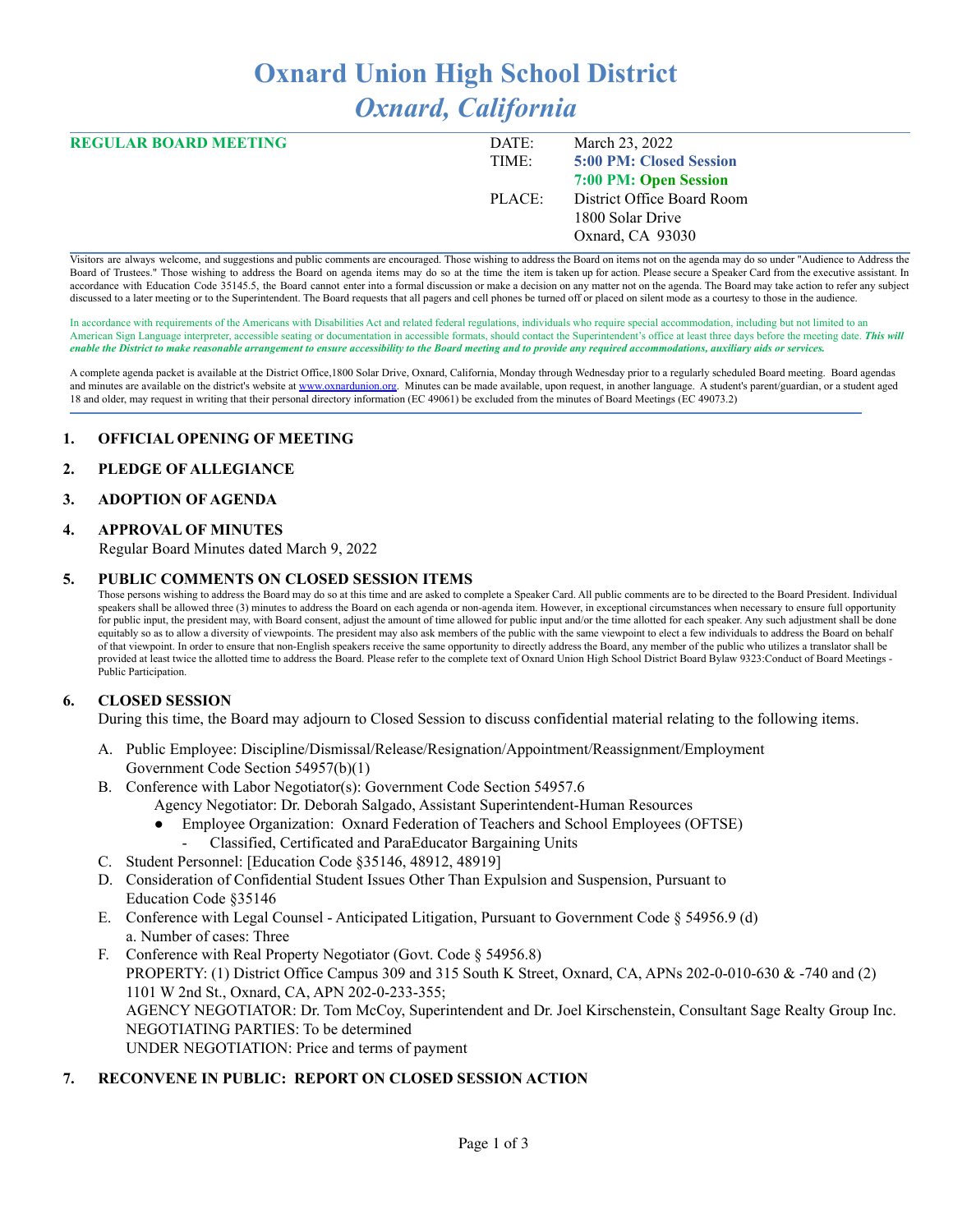Board Meeting Agenda March 23, 2022

# **8. RECOGNITION**

➢ Outstanding Students - Oxnard High School

# **9. PUBLIC COMMENTS TO ADDRESS THE BOARD OF TRUSTEES**

Those persons wishing to address the Board may do so at this time and are asked to complete a Speaker Card. All public comments are to be directed to the Board President. Individual speakers shall be allowed three (3) minutes to address the Board on each agenda or non-agenda item. However, in exceptional circumstances when necessary to ensure full opportunity for public input, the president may, with Board consent, adjust the amount of time allowed for public input and/or the time allotted for each speaker. Any such adjustment shall be done equitably so as to allow a diversity of viewpoints. The president may also ask members of the public with the same viewpoint to elect a few individuals to address the Board on behalf of that viewpoint. In order to ensure that non-English speakers receive the same opportunity to directly address the Board, any member of the public who utilizes a translator shall be provided at least twice the allotted time to address the Board. Please refer to the complete text of Oxnard Union High School District Board Bylaw 9323:Conduct of Board Meetings - Public Participation.

#### **10. SUPERINTENDENT'S REPORT**

# **11. STUDENT REPRESENTATIVE TO THE BOARD – ZOE GONZALEZ**

# **12. CONSENT CALENDAR**

#### **Business Services**

- A. Consideration of Approval of Purchase Orders and Direct Pays, February 25 March 14, 2022
- B. Consideration of Approval of Contract Award to Bellakai Construction for Campus Security Fencing at HHS, Bid 659 Measure A
- C. Consideration Approval of Contract Adjustment to A&B Construction Inc. on ACHS HVAC Project for Additional Unforeseen Work and Materials Required - Measure A

#### **Educational Services**

- D. Consideration of Renewal of Agreement with Maxim Healthcare Staffing Services for COVID Contact Tracers for Semester Two
- E. Consideration of Approval of the Proposed 2022-2023 Oxnard Adult School Calendar
- F. Consideration of Approval of AB 167/130: A-G Completion Improvement Grant Plan
- G. Consideration of Approval of Non-Public Schools (NPS) Placements According to the Student's IEP Team and the Director of Special Education
- H. Consideration of Approval of Stipulated Student Expulsions by Agreement of the Student Services Administration, the Student, and the Student's Parent/Guardian, as per Board Policy 5144, Section 22

# **Human Resources**

- I. Consideration of Approval of Personnel Items
- J. Consideration of Approval of 2015/2016 to 2020/2021 Salary Schedules, Without Revisions to the Salaries, as Required by California PERS and STRS
- K. Consideration of Approval to Increase Oxnard Adult School Registrar's Work Year
- L. Consideration of Approval of Job Description Revision: *Principal* Without Revisions to the Requirements Section, [Second Reading]

# **Board Policies**

- M. Consideration of Revision of Board Policy 6146.1: *General Graduation Requirements* to Address Seniors on the Quarter Schedule With No Other Substantive Changes and to Align Policy Language with Existing Board Policy 6146.1 [Second Reading]
- N. Consideration of Approval of Revisions to Board Policy 4111, 4211, 4311: *Recruitment and Selection of Certificated and Classified Supervisory Personnel*[First Reading]
- O. Consideration of Reaffirmation of Board Policy/Administrative Regulation 2120: *Superintendent Recruitment* [First Reading]